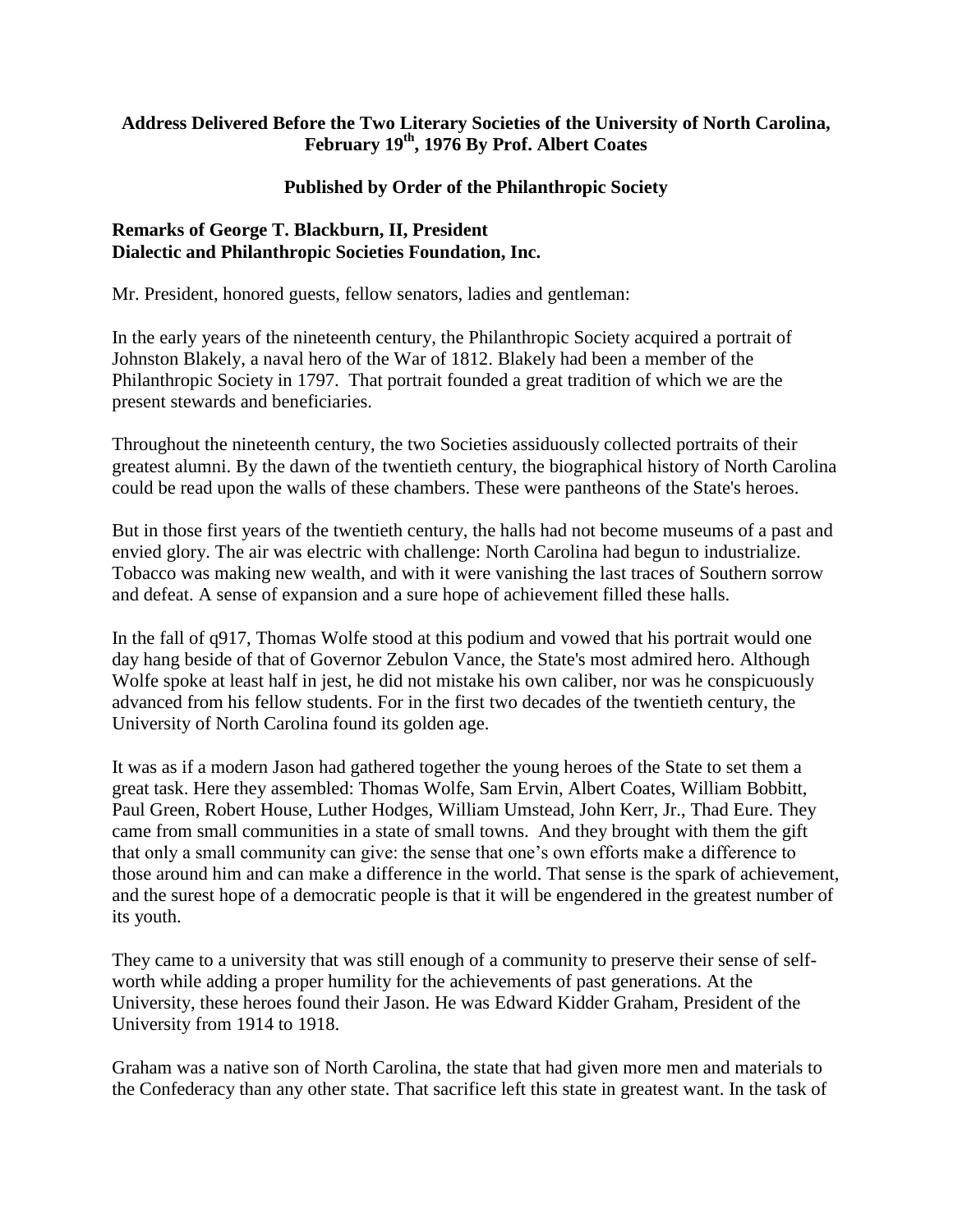rebuilding, each man learned for himself the lean virtues of the individual, denuded of materials excess. Their individual efforts bore fruit, brought wealth, and powered the first wheels of industry in North Carolina.

But the industrial and commercial success of the people was posing a threat to their moral achievement, to their individualism, and to their democratic self-government. Elsewhere, industrialism had already produced narrow men performing specialized functions. President Graham saw that threat, and he led the University to preserve in prosperity the principles and values North Carolinians had learned in adversity.

What he did not do is as important as what he did. He did not defend idealism by belittling the efforts of capitalists. That is the mistake the University has made in recent years. The faculty and students have voiced an unrelieved criticism of social practices and commercial efforts common to the State, a criticism that has estranged them from he people and set them apart from the efforts and concerns of the State. But Edward Graham enjoyed a keener intelligence and a broader humanity. He recognized and praised the enterprise of bankers, industrialists, small-town businessmen and farmers, the people who had rebuilt North Carolina. And he gave them a new vision, a new challenge to which all their enterprise might nobly lead them.

Here is what he told them:

"The expectation of the people is a compelling prayer. It will be the work of our section, reestablished in nationalism through prosperity, to lead the nation out of its confusions of materialism, and it will only be through interpretations of the old ideals. However this may be, I know heroes will come in commerce, in statecraft, in literature, in religion when the spirit and temper of the State becomes resurgent through patriotic faith and so liberates the splendid virtues of constructive materialism from its own unbalanced tyrannies. To usher in this creative era is in part the glorious privilege of very man and woman who would play a patriots part in the North Carolina of today and achieve in the North Carolina of tomorrow the commonwealth for which men have dreamed and died but scarcely dared to hope."

The heroes sat before him, ready to usher in that creative era: Thomas Wolfe and Paul Green in literature; Luther Hodges in commerce; Same Ervin and William Bobbitt in jurisprudence; and in statecraft, Albert Coates.

We have assembled here today to add the bust of Albert Coates to those portraits of distinguished alumni of the two Societies. I have begun these remarks by attempting to give you some idea of the historical context in which his achievements began and of the ideals with which he was inspired by Edward Kidder Graham. In Mr. Coates's writings, Graham's remarks are frequently quoted. His career as a student paralleled exactly the years of Graham's presidency. I think, in the creation of the Institute of Government, Mr. Coates achieved the union of University and State, of education and citizenship, that Graham advocated.

Albert Coates came to the University of North Carolina in 1914. During his four years he distinguished himself as the foremost orator among his fellow students. He won every major medal in oratory offered by the University: The Freshman Debater's Medal, the Carr Medal, the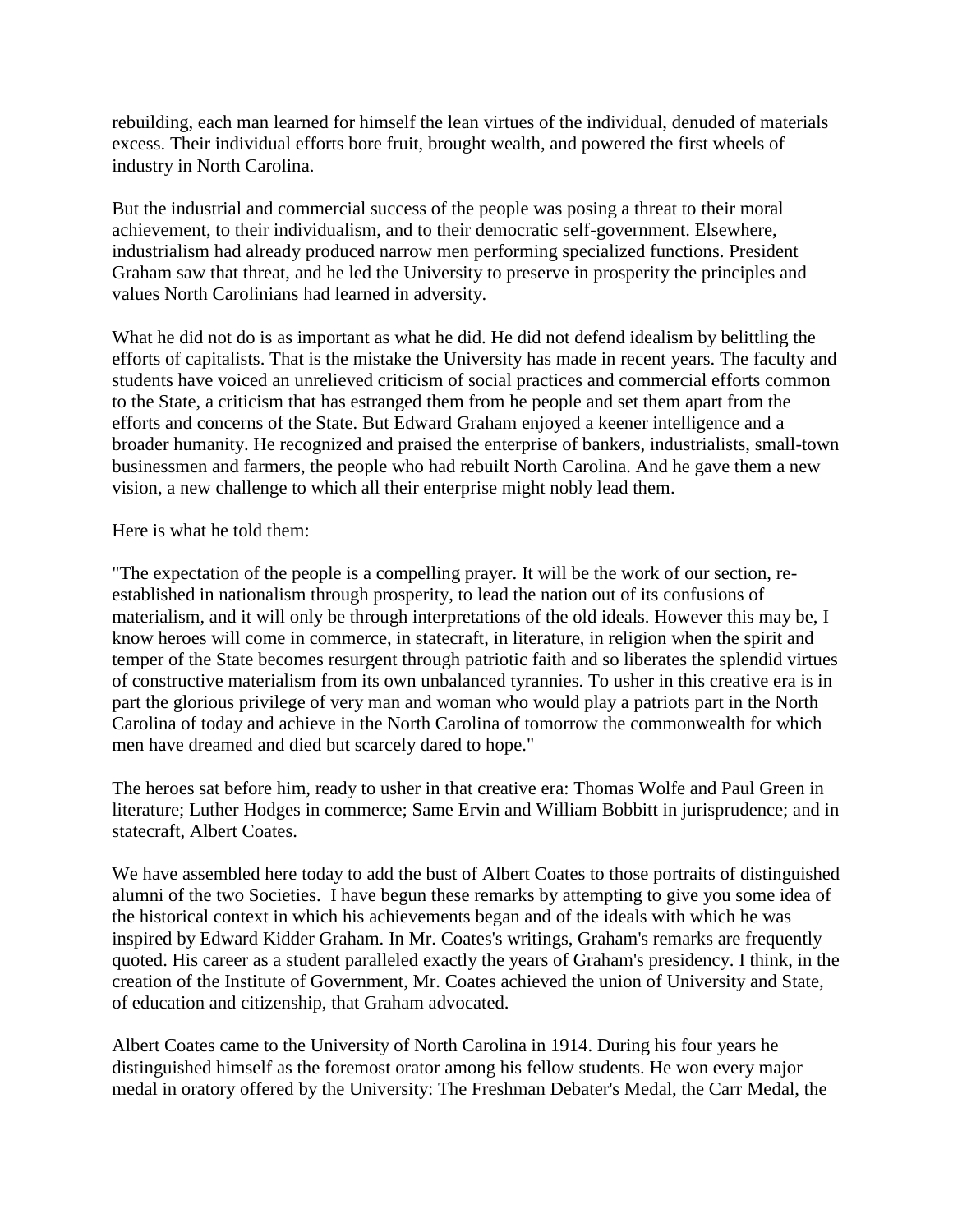Bingham Medal, and the Mangum Medal. To these he added the prize for the North Carolina Peace Oratorical Contest. His record of offices includes every major office of the Philanthropic Society, over which he presided in 1917. He also served as president of the Junior Class, the Athletic Association and the North Carolina Club. For his services as a leader, Mr. Coates was inducted into the Order of the Golden Fleece.

Upon completion of his law studies at Harvard University in 1923, Mr. Coates accepted an appointment as Assistant Professor of Law at the University of North Carolina. In 1925 he became an Associate Professor of Law, and began his tenure as full Professor of Law in 1927, a post which he maintained until his retirement from the teaching faculty in 1962.

It was significant to Mr. Coates that he entered directly upon his career as a professor of law without interval of actual practice. This omission arouse in him a curiosity about the practical world of laws in which he had not participated and about which he could not inform his students. This curiosity engendered a methodical study. Mr. Coates brought sitting justices and practicing lawyers of North Carolina to his criminal law classroom to provide the practical experience of the bar to his students.

The gap between the practical and the theoretical occurred to Mr. Coates in the field of public administration of laws as well. He sought to gain an understanding of the problems of administration. He joined police forces,, participated in investigations, testified at trials as a police investigator, worked with solicitors, sat on juries, investigated prison conditions for the State. He discovered in city councils and county offices that the problems of city and county governments were becoming more and more complex as the field of government services was rapidly expanding. That complexity was making democratic self-government, with its constant turnover of officials, more and more difficult. Some method of educating the newly elected public officials and of keeping officers of the law informed as to changes in state laws and new enforcement techniques was needed if law and the democratic system were to meet the practical complexities at hand.

But now the nation had entered the Great Depression. There was not enough money to finance existing institutions, much less to experiment with new and untried ones. Only a man who had won the Peace Oratorical Prize in 1918, the year of the Great War, could have persuaded contributors to assist the new venture. The hardships, sacrifices and near failures out of which the Institute f Government arose were as exacting as he early struggles of the University itself to take root in the wilderness of North Carolina. But its success was ascertain as the need it answered.

Mr. Coates gathered a small faculty of talented men, and the promise of the Institute became apparent to the multitude of officials it aided. When money for salaries drained away, Mr. Coates persuaded his law students to work part-tie to keep the Institute alive. As prosperity slowly returned, the Institute expanded rapidly beyond its facilities. It became a vital adjunct of local governments across the State. Policemen, city councilmen, mayors, county commissioners, legislators, civic club members, men and women who had never attended the University of North Carolina, now found in its Institute of Government a practical and constant aid in the conduct of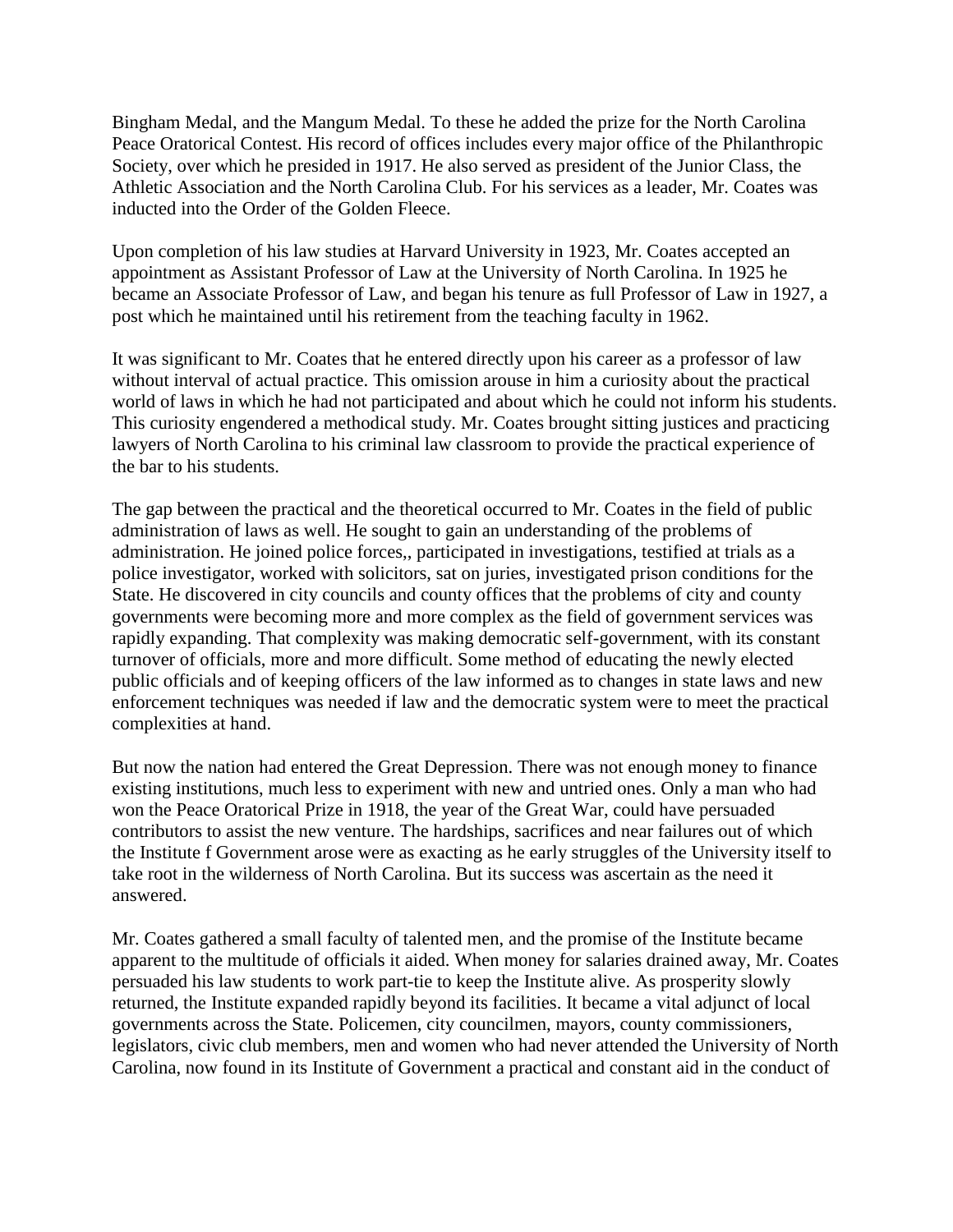their political life. Here was realized Edward Kidder Graham's dream of planting the University in the daily democratic life of the people of North Carolina.

Mr. Coates brought the Institute of Government to secure success in 1959 with the erection of its present building on the eastern gateway of the University. Three years later, in 1962, he retired as director of the Institute.

These literary societies were first to recognize Mr. Coates's achievements. In 1951 he was awarded the Dialectic and Philanthropic Societies Award for Public Service. This was followed by the University's O. Max Gardner Award in 1952, the John J. Parker Award of the North Carolina Bar Association in 1964, and the North Carolina Award in 1967. More recently he has been honored by the announcement that the projected building to house the North Carolina Association of County Commissioners and the North Carolina League of Municipalities will bear his name.

Since his retirement in 1962, Mr. Coates has devoted his talents to the study and development of what he calls the "flying buttresses of government." These are the civic organizations, student governments and public school civic curricula that train and provide the ordinary citizen with opportunities for service to his community and state. He has written articles, books and texts, given talks and held workshops to promote the history and ideals of citizen groups. These efforts were recognized by the General Assembly of North Carolina upon joint resolution of the two houses in May of last year. That work continues today.

Before closing these remarks I must supply the obvious omission that those who have known and worked with Mr. Coates have no doubt noticed. In 1928 Mr. Coates married Gladys Hall. That marriage was as fortunate for this University and for these Societies as it was for Mr. Coates. It should be counted among his foremost contributions to the State. Mrs. Coates is not native of this state, nor was she a graduate of this University. But she has researched the history of the University with greater diligence than has any of its graduates. Much of the credit that there still exists a collection of Societies' portraits to which we might add the bust of Mr. Coates belongs to Mrs. Coates. He research and talks kept alive public interest in their welfare. The fruits of her research will be borne in publications during the next few years on many aspects of the history of the University and State.

Mr. President, it is a privilege for the Dialectic and Philanthropic Societies Foundation to comply with the Societies request that we add this bust of Professor Albert Coates to those portraits in our care. It was sculpted by Mr. William E. Hipp III, a native North Carolinian and a recent graduate of the University of North Carolina at Charlotte. The likeness is remarkable, and the work itself is a fitting testimony to the forceful personality it portrays.

Now, as a member of the joint Senate of these Societies, I request that privileges of the floor be extended to Professor Laurens Walker, Mr. Donald Hayman, Chancellor N. Ferebee Taylor, and the Honorable Terry Sanford for remarks in honor of Mr. Coates. Thank you.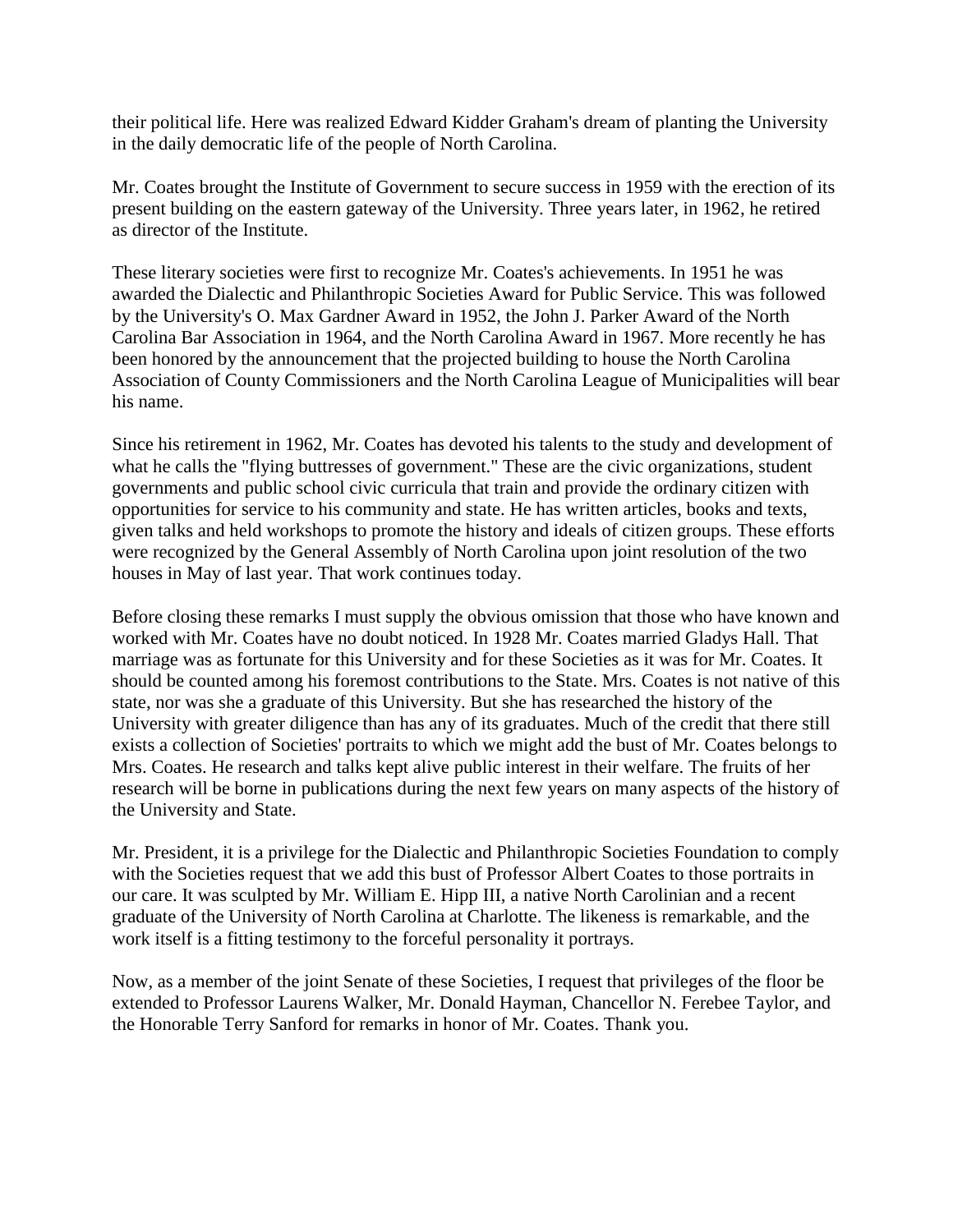### **Response to the Recognition By the Joint Senate of the Dialectic and Philanthropic Literary Societies**

### By Albert Coates, Professor Emeritus of the Law School of the University of North Carolina at Chapel Hill Thursday Afternoon, February 19, 1976

### **I**

Samuel Johnson, the 18<sup>th</sup>-century English philosopher, was called into the King's quarters in London one morning for a visit. His was a signal honor for a literary man. His friends wanted to know what was said in the meeting and arranged a testimonial dinner for him. He told them that in the course of the conversation the King had complimented him highly on a book he had written. "What did you say to the King?' his friends inquired. "I took him at his word," Samuel Johnson replied. "Who am I to bandy civilities with my sovereign?"

And who am I to bandy civilities with those who have preceded me on this program tonight? I listened to their remarks with exceeding care. They have put every paling in the fence, and I am satisfied of their correctness to the last detail.

"Don't let this recognition go to your head," remarked one of my friends on hearing of the honor your are conferring on me tonight. "Where else should it go?" I answered. "My head is the only part of me that can appreciate the honor and articulate a response." On second thought, I must qualify that answer, for my head has signaled my body and the answering thrill of appreciation goes all the way to my toes and comes back again in a total response to your gracious action.

In the book of Genesis, it is written that "god formed man of the dust of the ground and breathed into his nostrils the breath of life." I saw Mr. Hipp, the sculptor, look at me, pick up a mass of clay without form and void, and start working with it day after day until he got it in the shape you see tonight. He must have breathed into it something of the breath of life, for when it was first seen by Novella Harriss, who comes to my home one day a week to help with the housecleaning, she said to my wife: "It looks just like Mr. Coates opening his lips to say, 'Novella, it's a great life if you don't weaken."

### **II**

I am happy that this recognition of me has come by way of the Dialectic and Philanthropic Literary Societies, co-operating in this Joint Senate. Let me tell you why:

When Hinton James came to this campus on the  $14<sup>th</sup>$  day of February, 1795, he found: Old East building, the president's house, a pile of lumber for building a steward's house, a mass of yellow clay dug out for the foundation of a chapel, and one faculty member, who had been waiting for him since January  $15<sup>th</sup>$  when the University opened its door.

He was the one lone and lonesome ember of the student body. Two weeks later he was joined by Maurice and Alfred Moore of Brunswick, Richard Eagles of New Hanover, William Sneed of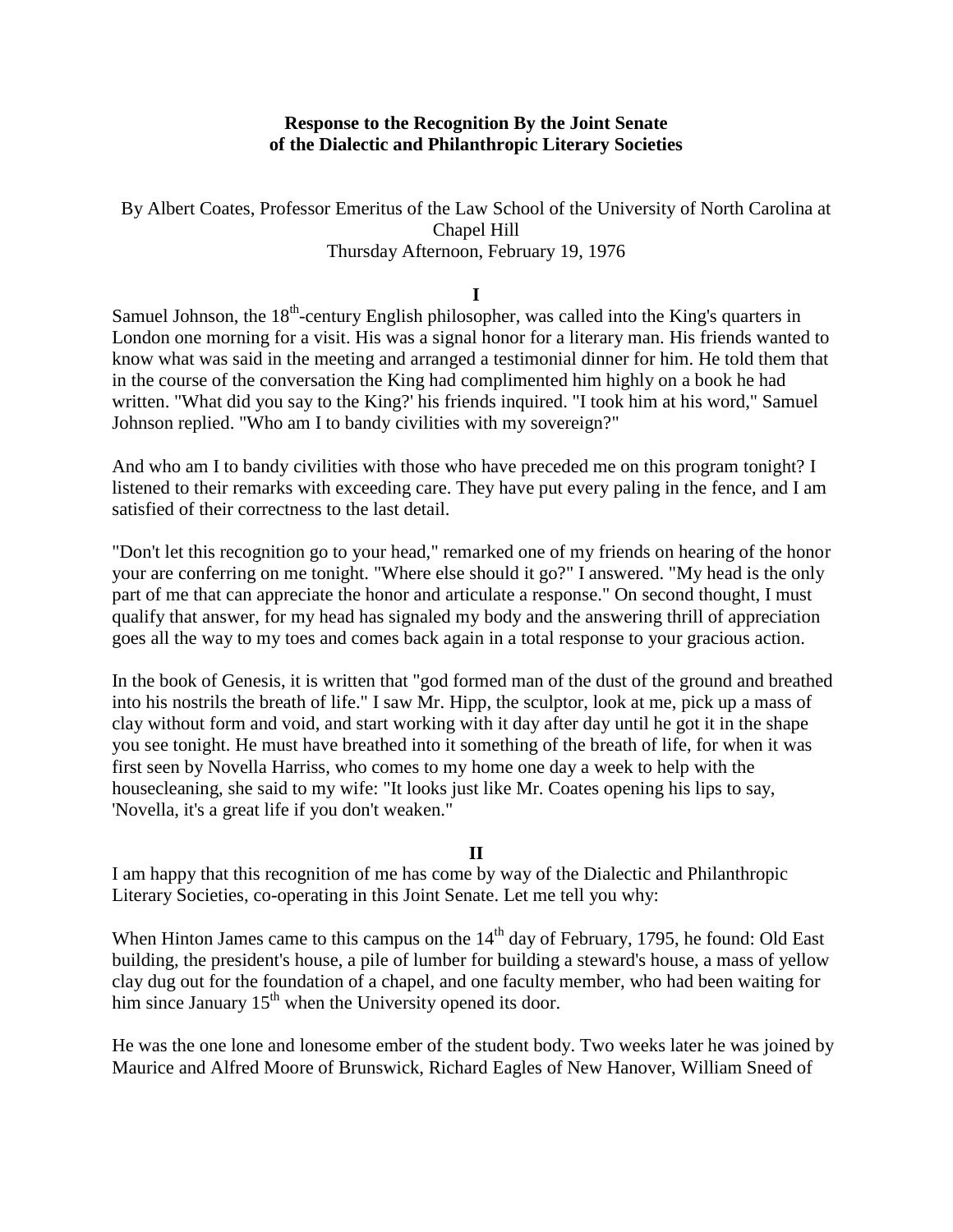Granville, John Taylor, and three Burton brothers of Orange. There were forty-one students to keep each other company by the end of the term in July, and one hundred by the end of the year.

The books provided for the students by the Trustees included: Whittenhall's Greek Grammar; Homer and the Greek Testament; Latin authors including Sallust, Cicero, Virgil, Horace, Lucian and Xenophon; and gestures to the English language including Webster's Grammar, and Scot's Dictionary.

The students had come from rural surroundings to an even more rural setting on top of a high hill in Orange County to which the ruins of an old English Chapel had given the name o Chapel Hill. In this strange place they were studying still stranger tongues, spoken in civilizations long since vanished, by men and women long since dead.

Misery must have loved company in those days as well as in these, for on the  $3<sup>rd</sup>$  day of June, 1795, the students got together in a society where they could speak to each other in a language of their own. They called it "The Debating Society." They must have believed that competition was the life of education as well as the life of trade, for on the  $2<sup>nd</sup>$  day of July they divided the Debating Society and called the new organization "The Concord Society." Thereafter the Debating Society took the name of the Dialectic Literary Society and the Concord Society took the name of the Philanthropic Literary Society. They began competing with each other in everything: in debates, in orations, in compositions, in putting tombstones for their respective members who died in Chapel Hill.

### **III**

In these Societies students began teaching themselves what they were not being taught by the University faculty.

There was no English Department, so they began teaching themselves English: by way of written compositions which were read at their weekly meetings and criticized by fellow students who took the critic's job seriously; and by way of orations and debates within the societies, between the societies, and between colleges and universities.

There was no University library, and since they needed books, newspapers and periodicals as source materials for their intellectual activities, they started to building their own libraries which grew from 2,000 volumes by 1812, to 6,000 by 1835, to 10,000 by 1854, to 16,000 by 1858. Their periodicals included the London and Westminster Review, the London Quarterly, the New York Review, the North American Review, and a variety of others.

There was no force outside themselves which could make rules and regulations for their meetings, set standards of conduct inside the society halls, and carry those standards to the campus outside, and they taught themselves to do these things for themselves. It was their contributions to the faculty and trustees n the campus.

From 1795 to the 1860's and into the early 1900's, these societies continued their self-educating and self-regulating activities. The faculty and trustees recognized their effectiveness in the life of the University to the point that they required all students to be a member of one society or the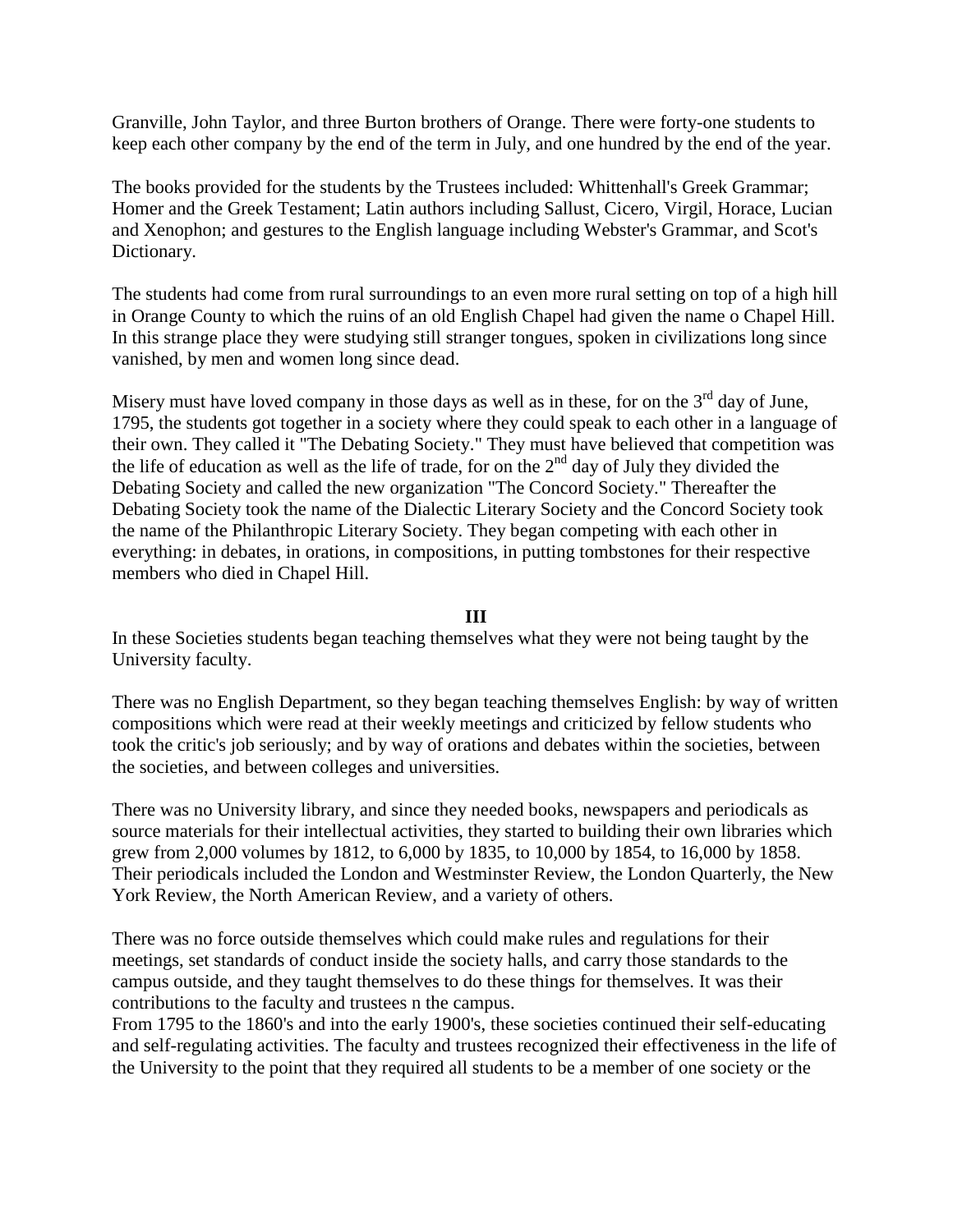other. They were the only students on the campus--excepting freshman, sophomore, junior, and senior classes.

They worked their way into the life of the University to the point that when New East and New West Buildings were erected in the 1850s, one floor in each building was provided for Society Hall, along with dormitory rooms and classrooms.

The Society members taxed themselves, and called on their alumni for added help, to furnish these halls, until they could say that "rich damask curtains from the looms of France are suspended from window arches, the floor is spread with neat carpeting," and "420 pivoted chairs upholstered with scarlet velvet."

"From the walls of the societies," said a letter to their alumni in the 1820s, "hang portraits of various state worthies, like guardian Genii of the place, looking with complacency on the efforts on the young hope of the state," and they looked forward to seeing their "walls covered with portraits, and our niches filled with busts of North Carolina's distinguished sons."

After the University of North Carolina opened its doors in 1795, Governor Alexander Martin expressed the hope that from this University would come "men of ability to fill the departments of government with reputation," and in the year 1830 Chief Justice Thomas Ruffin of the Supreme Court of North Carolina wrote this letter to members of the General Assembly of North Carolina, saying:

"The seven or eight hundred of the alumni of Chapel Hill, now fill with honor to themselves and the College and with usefulness to their country most of her posts of distinction, trust, labor, and responsibility in her legislatures, her Judiciary, her professions, her schools. Many who have sought employment and homes in distant sections of the Union make us favorably known in Sister States . . ."

The University of North Carolina was thirty-five years old when Chief Justice Ruffin wrote that letter. Most, if not all, of the men he was talking about were men who had been members of the Dialectic and philanthropic Literary Societies.

Professor Albert Bushnell Hart, Historian of Harvard University, visited the University of North Carolina in the early spring of 1892, and "when he returned to Cambridge he told his students that he had heard a debate in the United States House of Representatives and one in the Dialectic Society at the University of North Carolina and that the collegiate boys had beat the Congressmen." He wrote a chapter in a book on "The Art of Debate", saying that the "machinery of debate took its most effective form in two rival systems, such as the Whig Clio at Princeton,, Philanthropic and Dialectic of the University of North Carolina, Philolexian and Barnard of Columbia, and the Union and Forum of Harvard."

The Societies were playing a great part in the lives of students of my college generation, 1914to 1918: there were many of us who put more hard, solid, and rewarding work into these societies throughout those years than we put into all other student activities combined. We went out from campus owing more to them than all other student activities put together.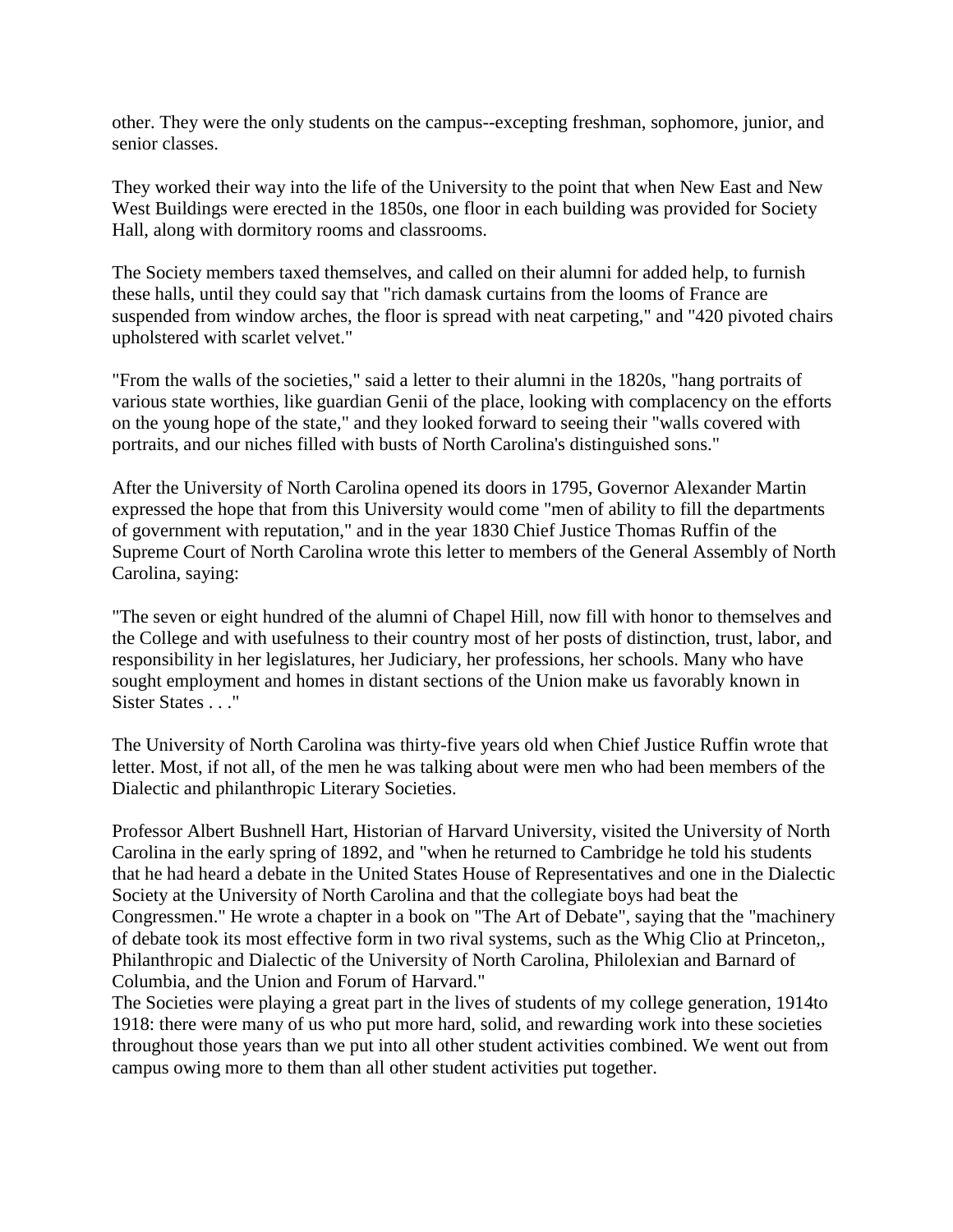They were no longer the dominating student organizations of the 1790's and 1800's, but they were still at the heart and center of student life. Their halls were full at their Saturday night meetings. And they were filling Gerrard Hall at their intersociety and inter-collegiate debates.

### **IV**

They began to lose their all-inclusive grip on campus in the early 1900's as the University began to outgrow the limitations of a small liberal arts college. As University departments began to take over services which had been given to students by the societies alone. As the Law School and Medical School and Graduate School came into being and began to bring in students with specialized interests who did not feel the need for services the societies provided for their members. As the University ceased to require students in these professional and graduate schools to join the Societies. As new student organizations grew up to minister to specific student needs.

When the Societies ceased to include significant parts of the student body and lost their jurisdiction over them, they were no longer adequate to the task of law and order--which is a seamless web, and the Student Council was organized to represent the student body as a whole and to take on the student governing responsibility. But it should be pointed out that it was the cohesive experience of the two societies and the continuing moral force of their traditions that provided the underpinning of the newly organized Student Council in its early days.

When the University library began to grow to meet the general and specialized needs of an expanding faculty and student body, the Societies transferred their 16,000 volumes to help build the general library for the whole University on its way, with the legend, "Endowed by the Dialectic and Philanthropic Literary Societies," pasted on the opening page of every book in recognition of their continued underpinning.

The student forums bringing outside speakers to the campus today are reminders of the practice of the Societies in bringing outside speakers to the campus to talk at the annual Society reunions and the Commencement exercises throughout the 1800's.

The intercollegiate debates now in the hands of the Division of Speech in the English Department are reminiscent of the intra-society contests, and the intercollegiate contests of my own student days.

The interscholastic contests conducted by many departments in the University are reminiscent of the high school debates started by the Dialectic and Philanthropic Literary Societies in 1913 and later taken over by the University Extension Division.

The Music Department, the Drama Department, and the Art Department of today grew out of student glee clubs, student dramatic clubs, and student artistic interests of earlier years, and this process still goes on in a continuing pattern of stimulus and response.

### **V**

With all of these organizations and activities competing for the time and attention of students, the Dialectic and Philanthropic Societies weakened in vitality, began to lose their way, and resorted to face-lifting operations. They changed their names from the Dialectic and Philanthropic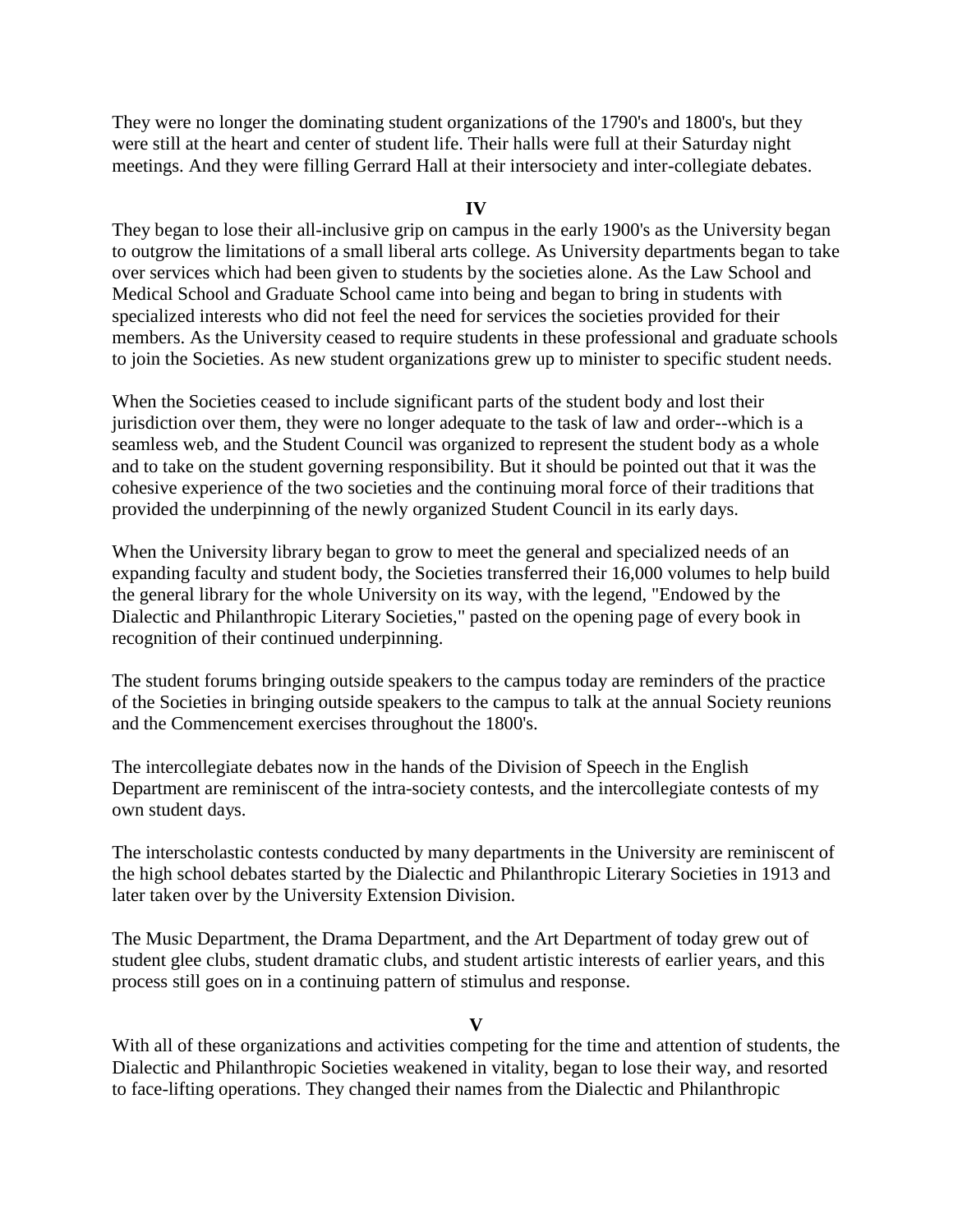Literary Societies to the Philanthropic Assembly in 1919, and to the Dialectic Senate in 1925. This new look saw the same old things. By 1959 they resorted to the device of sitting together as a Joint Senate, with members of the Di and Phi sitting on opposite sides of the hall. The Joint Senate had a slow and desultory growth from 1959 to 1967, became quite active in 1967-1968, and then declined again.

For many years the projecting power of old traditions has kept the Di and Phi Societies going. Let me illustrate my meaning: The Philanthropic Assembly lost all of its members during World War II. The Dialectic Senate barely survived, and one of its members, Robert Morrison, editor of the Daily Tar Heel, got the Philanthropic Assembly going again. In 1971 the membership of the Joint Senate of the Dialectic and Philanthropic Societies dwindled to one, Stanley Greenberg of Orange County, who was to graduate in June. Mr. Greenberg didn't want to see these ancient institutions die on his hands, and went out to persuade other students to join with him in a blood transfusion to keep them going. Thirteen students agreed. Here are their names:

| Hugh Joseph Beard, Jr.             | from | <b>Alamance County</b> | Phi |
|------------------------------------|------|------------------------|-----|
| George T. Blackburn, II            | from | Vance County           | Phi |
| David G. Changaris                 | from | New Jersey             | Phi |
| Mark Keating                       | from | Mississippi            | Phi |
| <b>Phillip Micheals</b>            | from | <b>Pitt County</b>     | Phi |
| James Uzzel                        | from | South Carolina         | Phi |
| Oliver K. Bagwell, Jr.             | from | <b>Buncombe County</b> | Di  |
| Joseph Bryan Cumming, Jr.          | from | Georgia                | Di  |
| William Lapsley, Griffin, Jr. from |      | <b>Buncombe County</b> | Di  |
| Howard Alan Lipton                 | from | Durham County          | Di  |
| Joseph P. McGuire                  | from | <b>Buncombe County</b> | Di  |
| William Francis Mignuolo           | from | New York               | Di  |
| <b>Charkes Christopher potter</b>  | from | South Carolina         | Di  |

If these societies were born in the lives of students on this campus in the 1790's, they were born again in the lives of Stanley Greenberg and his thirteen associates in the 1970s.

#### **VI**

These men found the records of the Societies from 1958 to 1970scattered and in complete disorder, and that the records of their proud history from 1795 to 1958 were unknown to the new members.

Here is what they did. They gathered all the records that could be located and arranged them for deposit in the University Archives in Wilson Library. Partial minutes were transcribed and supplemented to provide, as nearly as possible, a record of the difficult period in the Societies' history from 1958 to 1970. They began systematically to index and review the minutes and papers from the first meeting of June 6, 1795 to their own time. This work is nearly complete. They kept thorough records of their own meetings and activities, adopting the forms used by the Societies in earlier days. And the culled from old Yackety Yacks, roll books and minute books, the names of their alumni since 1887 to update the last catalogue of members.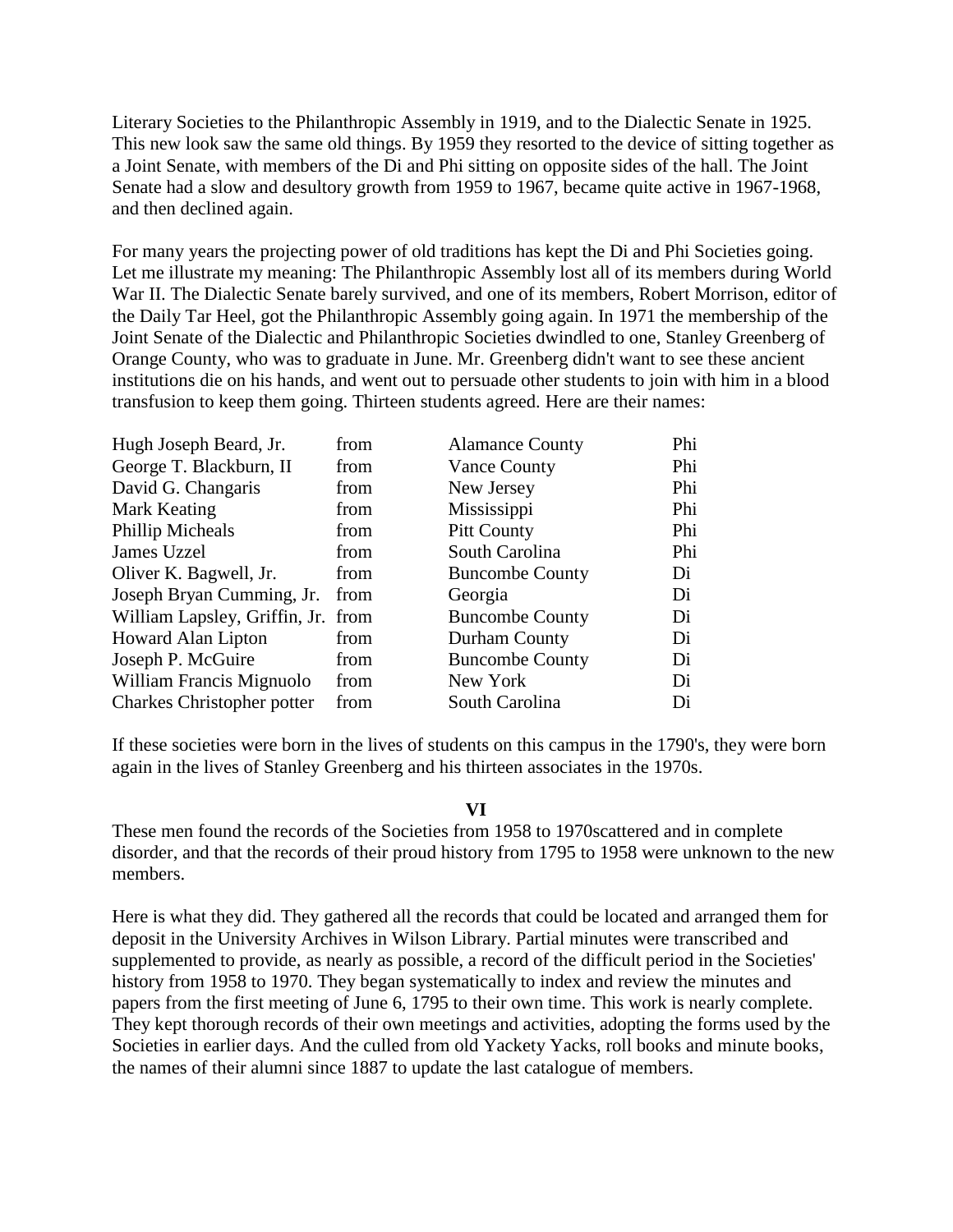They found the portraits in deplorable condition--some gashed, some misplaced, many decaying for lack of proper care, and familiar only to scholars of University and State history.

Here is what they did. They searched all University buildings to find missing portraits and locate known portraits that had been loaned for display. They devised a biographical index to familiarize their members with the great men of the Societies' history. They formed a foundation to restore the entire collection of paintings and other art objects and to provide for their permanent care in future years. This was an effort requiring tens of thousands of dollars. And they raised it all.

They found that intercollegiate debates, once conducted by the Societies, had been shifted to the Debate Council, which was established by the Societies in the early 1920's, and shifted from the Debate Council to the Speech Division of the English Department in the 1960s. Only the Mangum Medal competition is still operated by the Societies.

They found the weekly meetings non-existent. Students seemed to have little interest in participating in activities like debate and discussion requiring a great deal of work, when there were too many forms of entertainment at the University requiring no effort at all. There was the great carnival of moves, rock music concerts, exhibitions, public speeches, social entertainments, and spectator athletic events.

Here is what they did. They began meeting twice a month and publishing a newspaper to advertise their activities. They invited faculty members to debate each other on topics of current events and history. They began inter-society debates and public readings to improve their own speaking abilities. Their membership began to grow, albeit at slow and fluctuating rates. But they were on their way.

### **VII**

It is an inspiring thing to me that the sole surviving member of these societies in 1971 did not want them to die on his hands and that students responded to his appeal and helped him keep them alive. It is an inspiring thing to me that these students started in systematic fashion to gather up the ragged ends of old traditions and put their records in order, make an inventory of their properties, locate the portraits of their famous men, restore them as nearly as possible to their original condition, rescue a quarter of a million dollars in cash values that were going down the drain, and provide weekly programs good enough to attract attendance of their members. These activities are worthy of the traditions of the Dialectic and Philanthropic Literary Societies at their historic best.

With all of these inspiring activities underway, the question facing every student in this room tonight is this: Granted that you have got these Societies going again, have you got them going to the point that they will keep on going when you are gone?

### **VIII**

In 1976 you are involved in a more difficult undertaking than your predecessors in 1795 and throughout the 1800's. Let me illustrate my meaning: They had few if any competing attractions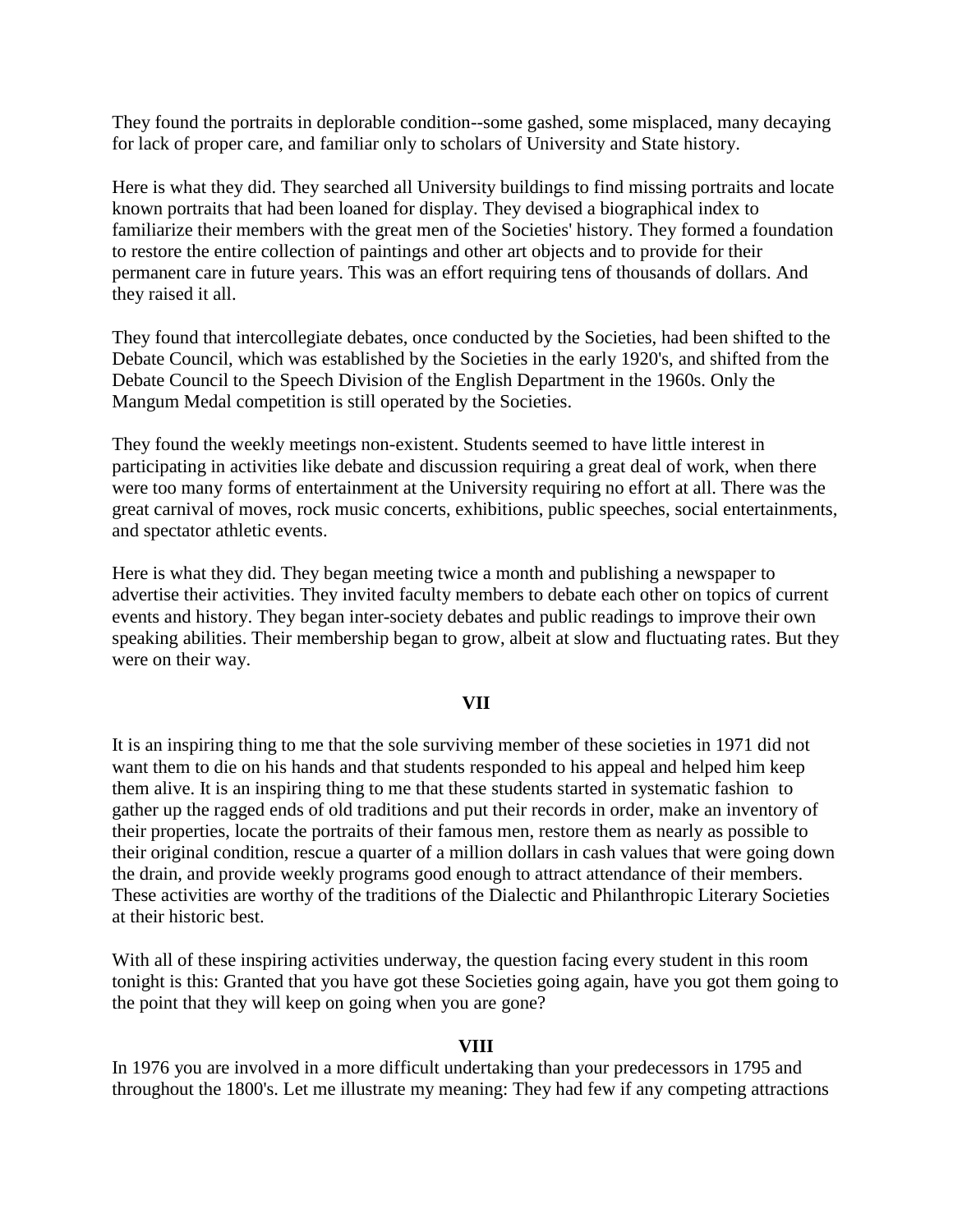to contend with. The Saturday night meetings in the Society halls were about the only places for students to go to, and that was in great measure true in 1914 when I came here as a freshman. There were no paved roads, automobiles were few and far between, and no one was raising his thumb for a weekend ride out of town unless he has the St. Vitus Dance. In 1976 the Societies have lost the competition with the automobile and the hard-surface road and weekend exits to the point that they have moved their periodic meetings to the middle of the week.

There is another reason for the drift away from Society halls as student centers, the University of North Carolina at Chapel Hill offers a far richer mixture of opportunities to students in 1976 than it offered to students in the 1800's and early 1900's: in volume and variety of its courses of instruction, in the reaches of its libraries and laboratories, in the multiplicity of organizations and activities competing for a student's time and attention. This is illustrated by the fact that intercollegiate debates were transferred from the Societies and Debating Council to the Speech Division of the English Department because it could give them systematic instruction in the art of public discussion and debate that the Societies could not compare with. This transfer is all the more significant because it was made at the request of the students themselves.

It is related in the New Testament that Jesus of Nazareth was urging his disciples to undertake a course of action which He thought was worthwhile and got this question from the disciple Peter, reflecting what was going on I the minds of all of the disciples: "Master, what is in it for me?" That, I think, was a fair and honest question two thousand years ago. It is, I think, a fair and honest question for every student to ask of every campus organization soliciting his membership in 1976: What is in it for me? That is a question the Dialectic and Philanthropic Literary Societies have to answer.

Look at their fluctuating membership after World War II. Look at their fluctuating membership in recent years: down to one surviving member at the beginning of the 1970s, up to 14 in 1971 with new members coming in on a death bed appeal from Stanley Greenberg, down to 7 in 1973, up to 20 in 1974 and 45 in 1975. Whether it will keep on going up or down from year to year is still uncertain. These fluctuating figures suggest that calls like Stanley Greenberg's call may be enough to get the Societies going again, and again, and again, but they are not enough to keep them going. Sooner or later students will begin asking: What is in these Societies for me? In return for membership dues and the time I put into meetings and programs, what is my takehome pay?

Lasting life and steady growth call for a two-way street. They call for student-getting as well as student-giving. It may be more blessed to give than to receive, but if it is all giving and no receiving, the giving is likely to give out as soon as students find out that instead of priming the pump they are filling the well. And that is as it ought to be. Let me tell you why.

As member of the Philanthropic Society, Charles B. Aycock, left this campus in the 1880's and ran for Governor of North Carolina at the turn of the century, saying to the people: "If you vote for me, I want you to vote for me with the distinct understanding that I shall devote the four years of my administration to building up the public schools. I shall endeavor for every child to get an education." You will notice that he did not say that the public schools would give an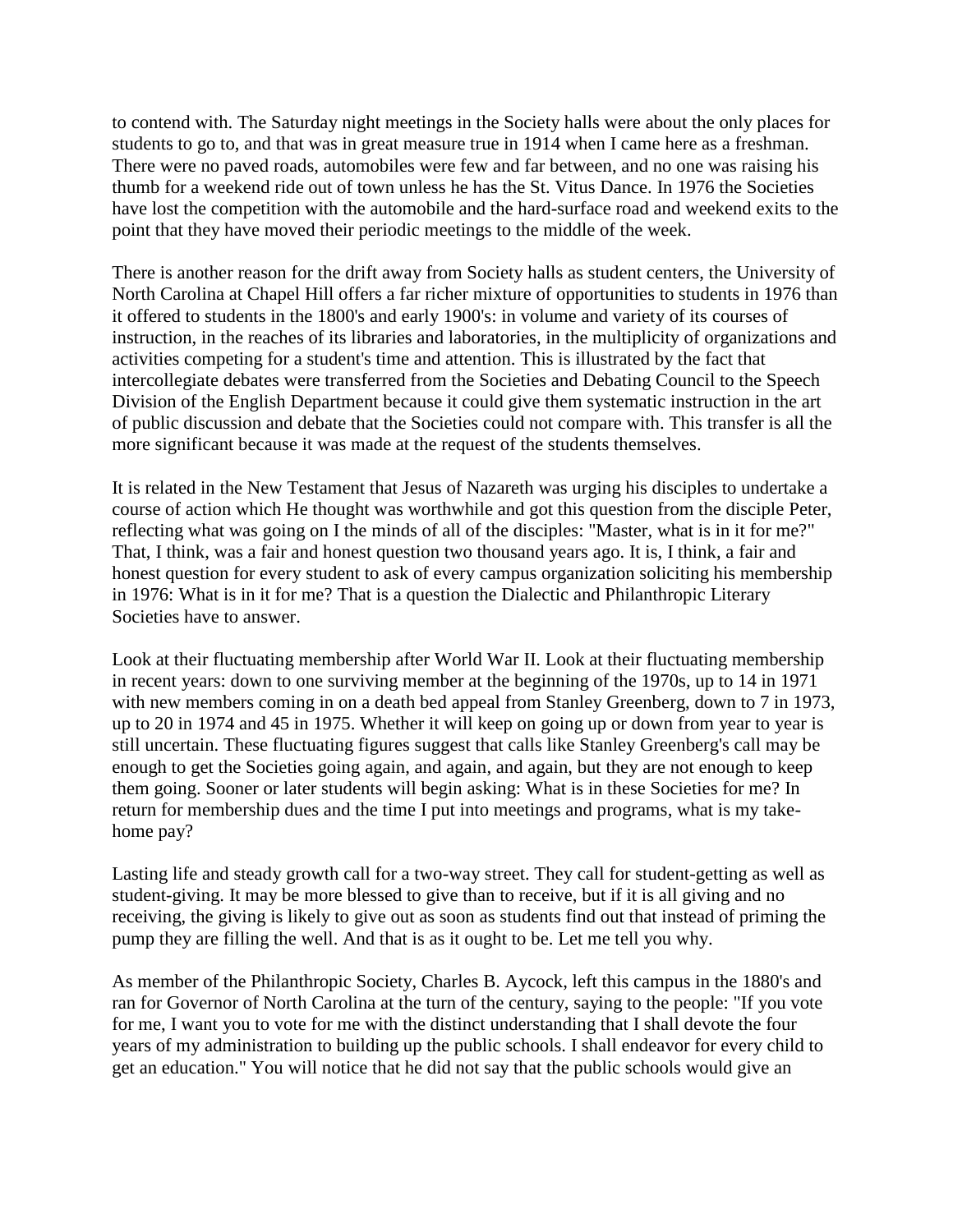education to any child. He said that the public schools would give to every child an opportunity to get it for himself.

"What is education?" called out a heckler from the crowd at one of Aycock's stump speeches. On the spur of the moment he threw back this answer: "By education I mean getting out of a boy and girl everything that God Almighty put into them." He made this meaning more explicit in a later speech affirming the equal right of every child to have the opportunity to burgeon out of himself everything there is within him."

Education is what the University of North Carolina at Chapel hill is all about. It does not promise to give an education to any student. It does promise to give every student an opportunity to get it for himself: by studies with the faculty in the classrooms, by associations with fellow students on the campus, by thinking to himself as he walks along the campus paths, by curricular and extracurricular activities of all sorts and sizes.

To what extent, if any, can the Dialectic Senate and Philanthropic Assembly contribute to the education which a student has come here t get? To what extent, if any, can they help him t get out of himself everything that God Almighty has put in him? To what extent, if any, can they increase his take-home pay?

I am not about to give you advice on how to go about meeting this responsibility. In my early married days I gave some advice to my wife which I thought then and think now was good advice. She smiled at me and gave this answer: "Sweetheart, you have heard of Oscar Wilde's remark that 'all advice is bad and good advice is worse'?" I got her meaning to the point that years later when my younger brother asked me for advice in a critical situation, I replied, "Son, I will give you all the advice you want, provided you will agree not to take it." He understood what I meant: that I was all for him, that I wished him well and more than well, that I would give him everything I had to give, but that he was on his own and could take it or leave it as he saw fit.

Many years ago Robert Hutchins, the 28-year-old Dean of the Yale Law School, visited the Supreme Court of the United States in Washington, D.C. One of the crusty old Justices jovially slapped him on the back and said in great good humor: "Well, here is our boy Dean who is teaching his Yale law students that the Supreme Court of the United States doesn't know any law." "Oh, no, Mr. Justice," replied Dean Hutchins, "we let the boys find that out for themselves." And that is what the Dialectic and philanthropic Societies have got to do.

While you are working to find out for yourselves how to keep these Societies going after you are gone, you can, I think, thank God and take courage from these facts:

The records show that the students in the oxford and Cambridge Union in Great Britain never wearied of well-doing, that they never lost their way, that the quality and calibre of their discussions and debates in this day and generation rises to, and sometimes surpasses, the level of discussion and debate in the British Parliament. You have seen and heard them for yourselves on television.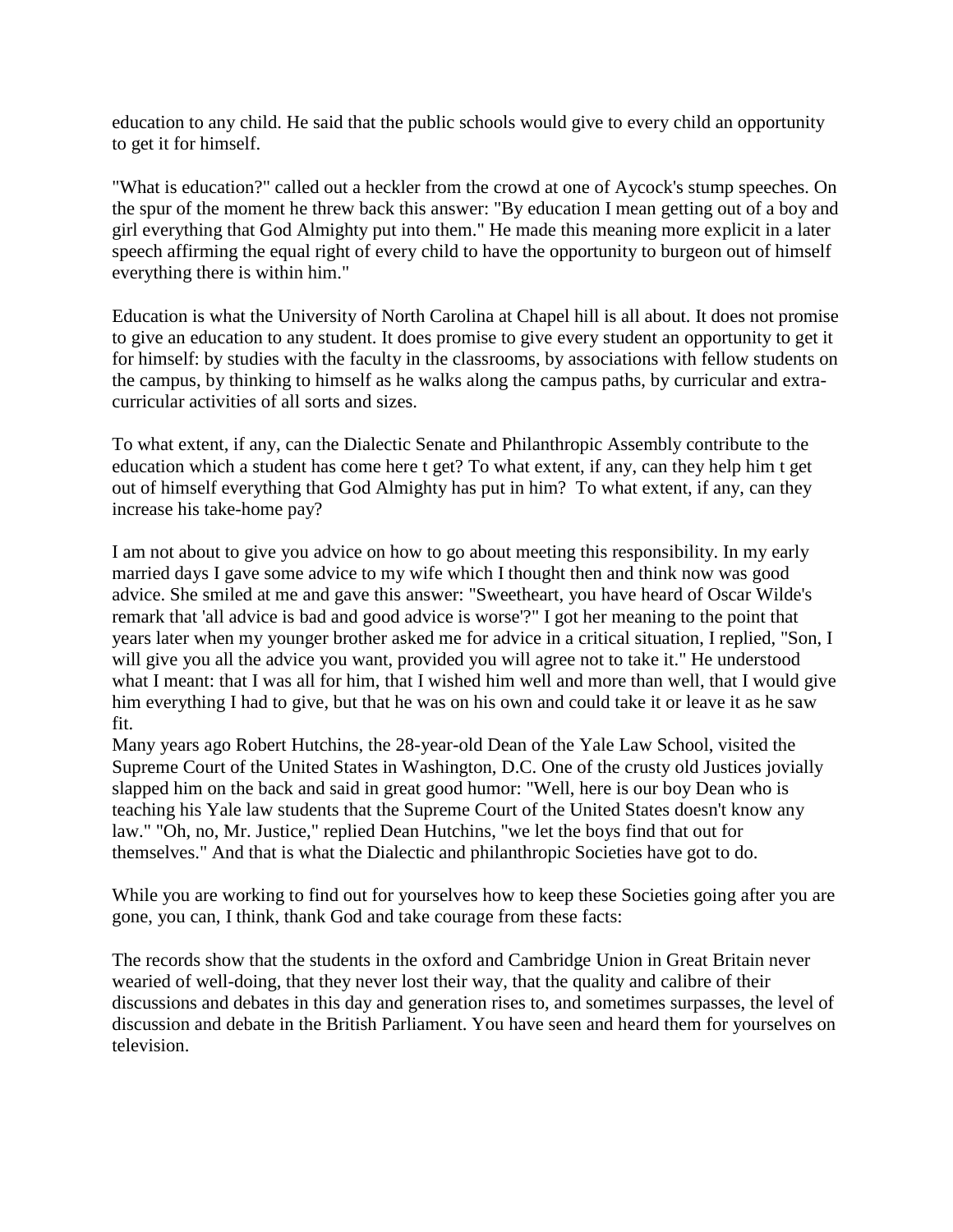The records show that the students of this day and generation have abilities as great if not greater than students of former generations, and that they have more information and knowledge to bring to bear on current issues and problems than their predecessors ever had in their day an generation, and more of them have greater interest in public affairs than any generation I have ever known.

I believe these resources can be brought to a focus in the quality and calibre of public discussion and debate going on in the Dialectic and Philanthropic Society has from week to week, giving more take-home pay to every participating member--if that is what you want to do, and if you are willing to pay the price, and if the price is worth your time and effort.

There are some among you in these Societies who have spent a lot of time in searching for scattered records and in putting them in order, and in locating scattered portraits and restoring them to face value and laying foundations for keeping them restored through future generations- as much time as they have put in studying any exacting college course. I know they feel that their labors have been worth their while. I believe that the same amount of time put on studying the topics for public discussion and debate in your regular meetings will be worth the while of those who do this work, and worth the while of those who come to listen to what they have to say.

Let me illustrate my meaning: Students in the University are now preparing a Symposium on this campus in march on problems in the third American century, including such problems as" population growth; food shortage; pollution of the heavens above, the earth beneath, and the waters down under the earth; the energy crisis; the rapidly emerging third world; and so on. Most, if not all of these questions carry the connotation of life and death to every one of you. You will be grappling with them all of your lives. There is nothing in the law of the land, or in the Constitutions of North Carolina and the United States, to prevent you from studying and discussing these problems while you are students on this campus.

Let me throw out this suggestion for your consideration:

Select a committee of ten of your ablest members.

Let the go to work to make up a list of ten or more of the most vital questions of this day and generation.

Let them put this list of questions the agree on into the hands of all members of this joint Senate and ask each person to study it and make up his own list of ten most vital issues, adding or subtracting from the initial list , and turn it back to the committee to put together a consensus of the thinking of all members.

Let them arrange for a full-scale discussion and debate on these priorities at one or more regular meetings of the Joint Senate when there is no other business to be discussed.

Allocate the greed-on topics to as many meetings of the Joint Senate and schedule them for the fall term of this year--1976.